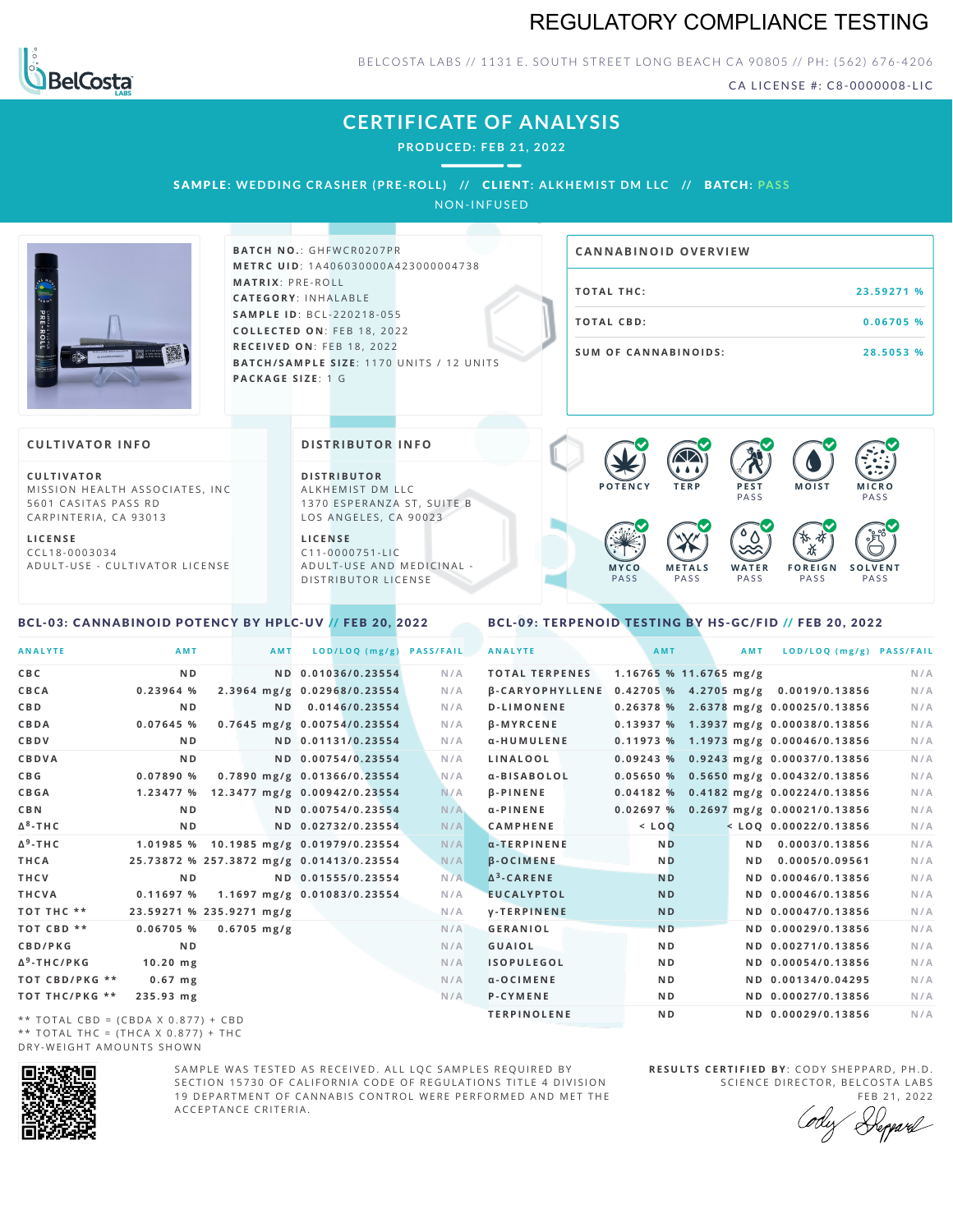## REGULATORY COMPLIANCE TESTING

#### <span id="page-1-0"></span>BCL-13: PESTICIDE TESTING BY GC/MS // FEB 20, 2022

| <b>ANALYTE</b>         | LIMIT         | $AMT$ ( $\mu g/g$ ) | LOD/LOQ (µg/g) | <b>PASS/FAIL</b> |
|------------------------|---------------|---------------------|----------------|------------------|
| <b>CAPTAN</b>          | $0.7 \mu g/g$ | N <sub>D</sub>      | 0.01977/0.06   | <b>PASS</b>      |
| <b>CHLORDANE</b>       | Any amt       | N <sub>D</sub>      |                | <b>PASS</b>      |
| <b>CHLORDANE CIS</b>   |               | N <sub>D</sub>      | 0.01199/0.03   | N/A              |
| <b>CHLORDANE TRANS</b> |               | N <sub>D</sub>      | 0.01082/0.03   | N/A              |
| <b>CHLORFENAPYR</b>    | Any amt       | N <sub>D</sub>      | 0.01364/0.06   | <b>PASS</b>      |

| <b>ANALYTE</b>                      | LIMIT         | $AMT (\mu g/g)$ | LOD/LOQ (µg/g) | <b>PASS/FAIL</b> |
|-------------------------------------|---------------|-----------------|----------------|------------------|
| <b>CHLORPYRIFOS</b>                 | Any amt       | N <sub>D</sub>  | 0.01653/0.06   | <b>PASS</b>      |
| <b>DICHLORVOS</b>                   | Any amt       | N <sub>D</sub>  | 0.01165/0.06   | <b>PASS</b>      |
| <b>METHYL PARATHION</b>             | Any amt       | N <sub>D</sub>  | 0.00851/0.06   | <b>PASS</b>      |
| PENTACHLORONI-<br><b>TROBENZENE</b> | $0.1 \mu g/g$ | N <sub>D</sub>  | 0.01282/0.06   | <b>PASS</b>      |
|                                     |               |                 |                |                  |

### BCL-05: RESIDUAL PESTICIDE ANALYSIS BY LC-MS/MS ESI // FEB 20, 2022

| <b>ANALYTE</b>         |                  | LIMIT $AMT (\mu g/g)$ | LOD/LOQ (µg/g) | <b>PASS/FAIL</b> | <b>ANALYTE</b>       |                  | LIMIT AMT $(\mu g/g)$ | LOD/LOQ (µg/g) PASS/FAIL |             |
|------------------------|------------------|-----------------------|----------------|------------------|----------------------|------------------|-----------------------|--------------------------|-------------|
| <b>ABAMECTIN</b>       | $0.1 \mu g/g$    | N D                   | 0.01153/0.04   | PASS             | <b>MALATHION</b>     | $0.5 \mu g/g$    | N D                   | 0.00472/0.02             | <b>PASS</b> |
| <b>ACEPHATE</b>        | $0.1 \mu g/g$    | N D                   | 0.00368/0.02   | <b>PASS</b>      | <b>METALAXYL</b>     | $2 \mu g/g$      | N D                   | 0.00503/0.02             | PASS        |
| ACEQUINOCYL            | $0.1 \mu g/g$    | N D                   | 0.00417/0.02   | <b>PASS</b>      | <b>METHIOCARB</b>    | Any amt          | N D                   | 0.00503/0.02             | PASS        |
| <b>ACETAMIPRID</b>     | $0.1 \mu g/g$    | N D                   | 0.00464/0.02   | <b>PASS</b>      | METHOMYL             | 1 $\mu$ g/g      | N D                   | 0.00494/0.02             | PASS        |
| <b>ALDICARB</b>        | Any amt          | N D                   | 0.01109/0.04   | <b>PASS</b>      | <b>MEVINPHOS</b>     | Any amt          | N D                   |                          | PASS        |
| <b>AZOXYSTROBIN</b>    | $0.1 \mu g/g$    | N D                   | 0.00639/0.02   | <b>PASS</b>      | <b>MEVINPHOSI</b>    |                  | N D                   | 0.00163/0.0084           | N/A         |
| <b>BIFENAZATE</b>      | $0.1 \, \mu g/g$ | N D                   | 0.00355/0.02   | <b>PASS</b>      | <b>MEVINPHOS II</b>  |                  | N D                   | 0.00542/0.0316           | N/A         |
| <b>BIFENTHRIN</b>      | $3 \mu g/g$      | N D                   | 0.00473/0.04   | PASS             | MYCLOBUTANIL         | $0.1 \mu g/g$    | N D                   | 0.00867/0.04             | PASS        |
| <b>BOSCALID</b>        | $0.1 \mu g/g$    | N D                   | 0.00494/0.02   | PASS             | <b>NALED</b>         | $0.1 \mu g/g$    | N D                   | 0.00328/0.02             | PASS        |
| CARBARYL               | $0.5 \mu g/g$    | N D                   | 0.00295/0.02   | PASS             | OXAMYL               | $0.5 \, \mu g/g$ | N D                   | 0.00455/0.02             | PASS        |
| CARBOFURAN             | Any amt          | N D                   | 0.00613/0.02   | PASS             | PACLOBUTRAZOL        | Any amt          | N D                   | 0.00714/0.04             | PASS        |
| CHLORANTRANIL-         | $10 \mu g/g$     | N D                   | 0.00697/0.04   | <b>PASS</b>      | <b>PERMETHRIN</b>    | $0.5 \mu g/g$    | N D                   |                          | PASS        |
| <b>IPROLE</b>          |                  |                       |                |                  | PERMETHRIN CIS       |                  | N D                   | 0.00237/0.0082           | N/A         |
| <b>CLOFENTEZINE</b>    | $0.1 \mu g/g$    | N D                   | 0.0054/0.02    | <b>PASS</b>      | PERMETHRIN TRANS     |                  | N D                   | 0.00245/0.0118           | N/A         |
| <b>COUMAPHOS</b>       | Any amt          | N D                   | 0.00215/0.02   | <b>PASS</b>      | <b>PHOSMET</b>       | $0.1 \mu g/g$    | N D                   | 0.0043/0.02              | PASS        |
| CYFLUTHRIN             | $2 \mu g/g$      | N D                   | 0.05508/0.2    | <b>PASS</b>      | PIPERONYLBUTO-       | $3 \mu g/g$      | N D                   | 0.00247/0.02             | PASS        |
| CYPERMETHRIN           | $1 \mu g/g$      | ND                    | 0.00556/0.04   | <b>PASS</b>      | XIDE                 |                  |                       |                          |             |
| <b>DAMINOZIDE</b>      | Any amt          | N D                   | 0.00227/0.04   | PASS             | <b>PRALLETHRIN</b>   | $0.1 \mu g/g$    | N D                   | 0.00392/0.02             | PASS        |
| <b>DIAZINON</b>        | $0.1 \mu g/g$    | N D                   | 0.00487/0.02   | <b>PASS</b>      | PROPICONAZOLE        | $0.1 \mu g/g$    | N D                   | 0.0024/0.02              | PASS        |
| <b>DIMETHOATE</b>      | Any amt          | N D                   | 0.00354/0.02   | <b>PASS</b>      | <b>PROPOXUR</b>      | Any amt          | N D                   | 0.00374/0.02             | PASS        |
| <b>DIMETHOMORPH</b>    | $2 \mu g/g$      | N D                   |                | <b>PASS</b>      | <b>PYRETHRINS</b>    | $0.5 \mu g/g$    | N D                   | 0.00726/0.04             | PASS        |
| <b>DIMETHOMORPH I</b>  |                  | N D                   | 0.00109/0.0078 | N/A              | PYRIDABEN            | $0.1 \mu g/g$    | N D                   | 0.0034/0.02              | PASS        |
| <b>DIMETHOMORPH II</b> |                  | N <sub>D</sub>        | 0.0015/0.0122  | N/A              | <b>SPINETORAM</b>    | $0.1 \mu g/g$    | N D                   |                          | PASS        |
| <b>ETHOPROPHOS</b>     | Any amt          | N D                   | 0.0041/0.02    | <b>PASS</b>      | <b>SPINETORAM J</b>  |                  | ND.                   | 0.00329/0.016            | N/A         |
| <b>ETOFENPROX</b>      | Any amt          | N D                   | 0.00274/0.02   | <b>PASS</b>      | <b>SPINETORAM L</b>  |                  | N D                   | 0.00157/0.016            | N/A         |
| <b>ETOXAZOLE</b>       | $0.1 \mu g/g$    | N D                   | 0.00385/0.02   | <b>PASS</b>      | <b>SPINOSAD</b>      | $0.1 \mu g/g$    | N D                   |                          | PASS        |
| <b>FENHEXAMID</b>      | $0.1 \mu g/g$    | N D                   | 0.01055/0.02   | <b>PASS</b>      | SPINOSAD A           |                  | N D                   | 0.00205/0.01438          | N/A         |
| <b>FENOXYCARB</b>      | Any amt          | N D                   | 0.00175/0.02   | <b>PASS</b>      | SPINOSAD D           |                  | N D                   | 0.00104/0.00498          | N/A         |
| <b>FENPYROXIMATE</b>   | $0.1 \mu g/g$    | N D                   | 0.00481/0.02   | PASS             | SPIROMESIFEN         | $0.1 \mu g/g$    | N D                   | 0.00944/0.04             | PASS        |
| <b>FIPRONIL</b>        | Any amt          | N D                   | 0.00478/0.02   | <b>PASS</b>      | <b>SPIROTETRAMAT</b> | $0.1 \mu g/g$    | N D                   | 0.00208/0.02             | PASS        |
| <b>FLONICAMID</b>      | $0.1 \mu g/g$    | N D                   | 0.00398/0.02   | PASS             | <b>SPIROXAMINE</b>   | Any amt          | N D                   | 0.00344/0.02             | PASS        |
| <b>FLUDIOXONIL</b>     | $0.1 \mu g/g$    | N D                   | 0.01369/0.04   | PASS             | <b>TEBUCONAZOLE</b>  | $0.1 \mu g/g$    | N D                   | 0.00816/0.04             | PASS        |
| HEXYTHIAZOX            | $0.1 \mu g/g$    | N D                   | 0.00297/0.02   | PASS             | <b>THIACLOPRID</b>   | Any amt          | N D                   | 0.0039/0.02              | PASS        |
| <b>IMAZALIL</b>        | Any amt          | N D                   | 0.0056/0.02    | PASS             | <b>THIAMETHOXAM</b>  | $5 \mu g/g$      | N D                   | 0.00358/0.02             | PASS        |
| <b>IMIDACLOPRID</b>    | $5 \mu g/g$      | N D                   | 0.00645/0.02   | <b>PASS</b>      | TRIFLOXYSTROB-<br>1N | $0.1 \mu g/g$    | N D                   | 0.00421/0.02             | PASS        |
| KRESOXIM-<br>METHYL    | 0.1 µg/g         | N D                   | 0.00339/0.02   | PASS             |                      |                  |                       |                          |             |